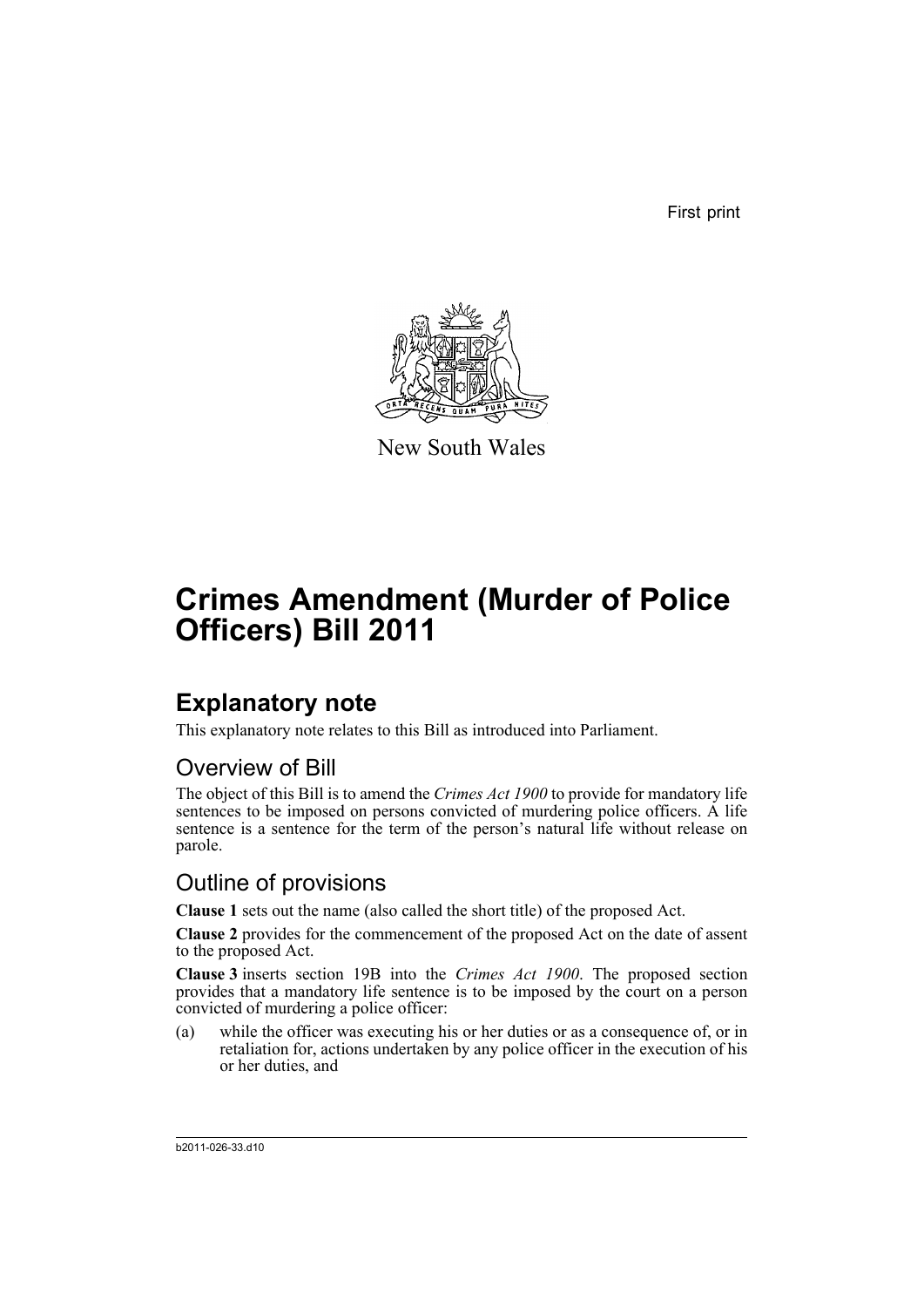Crimes Amendment (Murder of Police Officers) Bill 2011

Explanatory note

- (b) where the person knew (or ought reasonably to have known) the person killed was a police officer, and
- (c) where the person intended to kill the police officer or was engaged in criminal activity that risked serious harm to police officers.

The proposed section does not apply to convicted persons under the age of 18 years or suffering a significant cognitive impairment.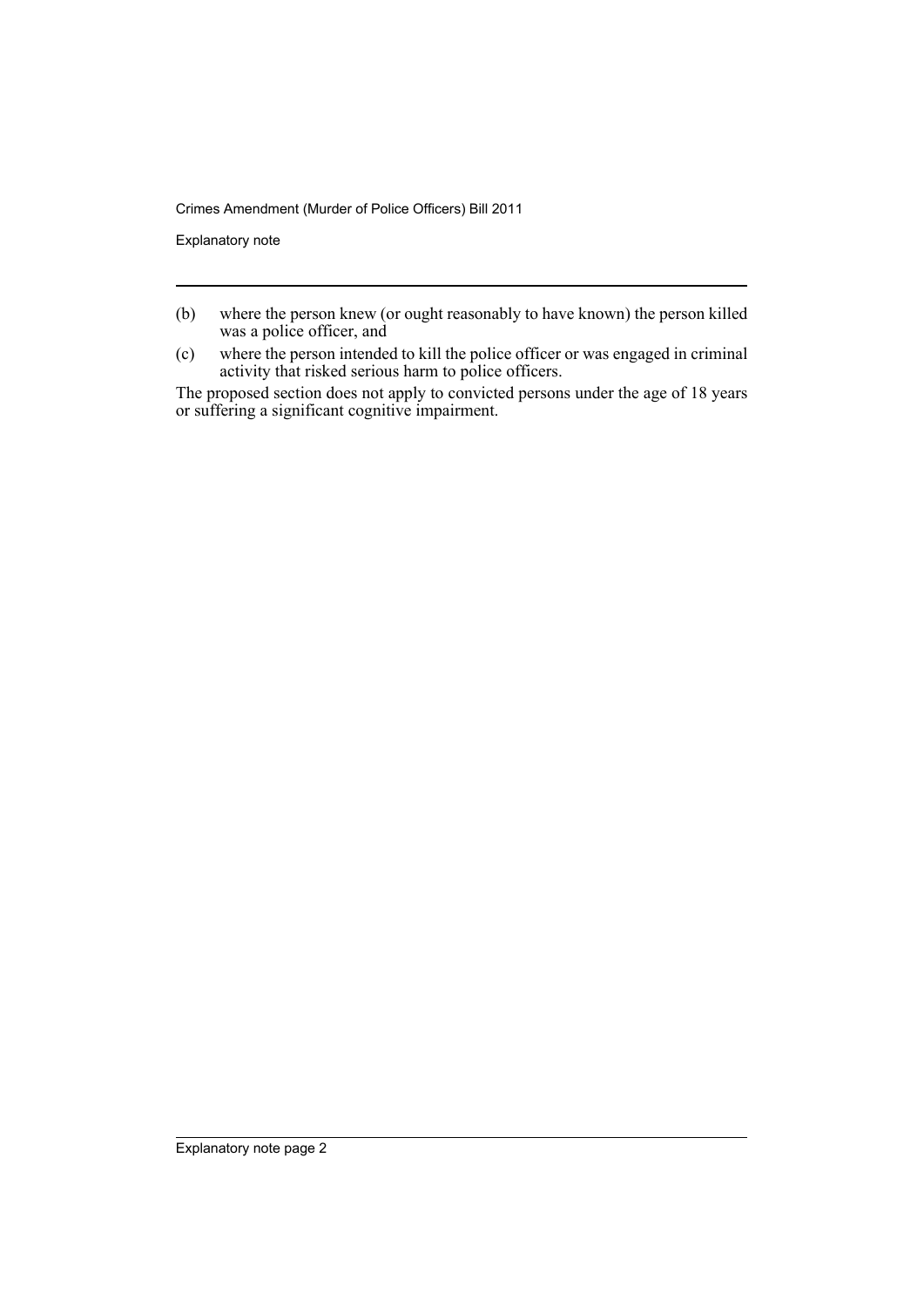First print



New South Wales

# **Crimes Amendment (Murder of Police Officers) Bill 2011**

### **Contents**

| Page |
|------|
|      |
|      |
|      |
|      |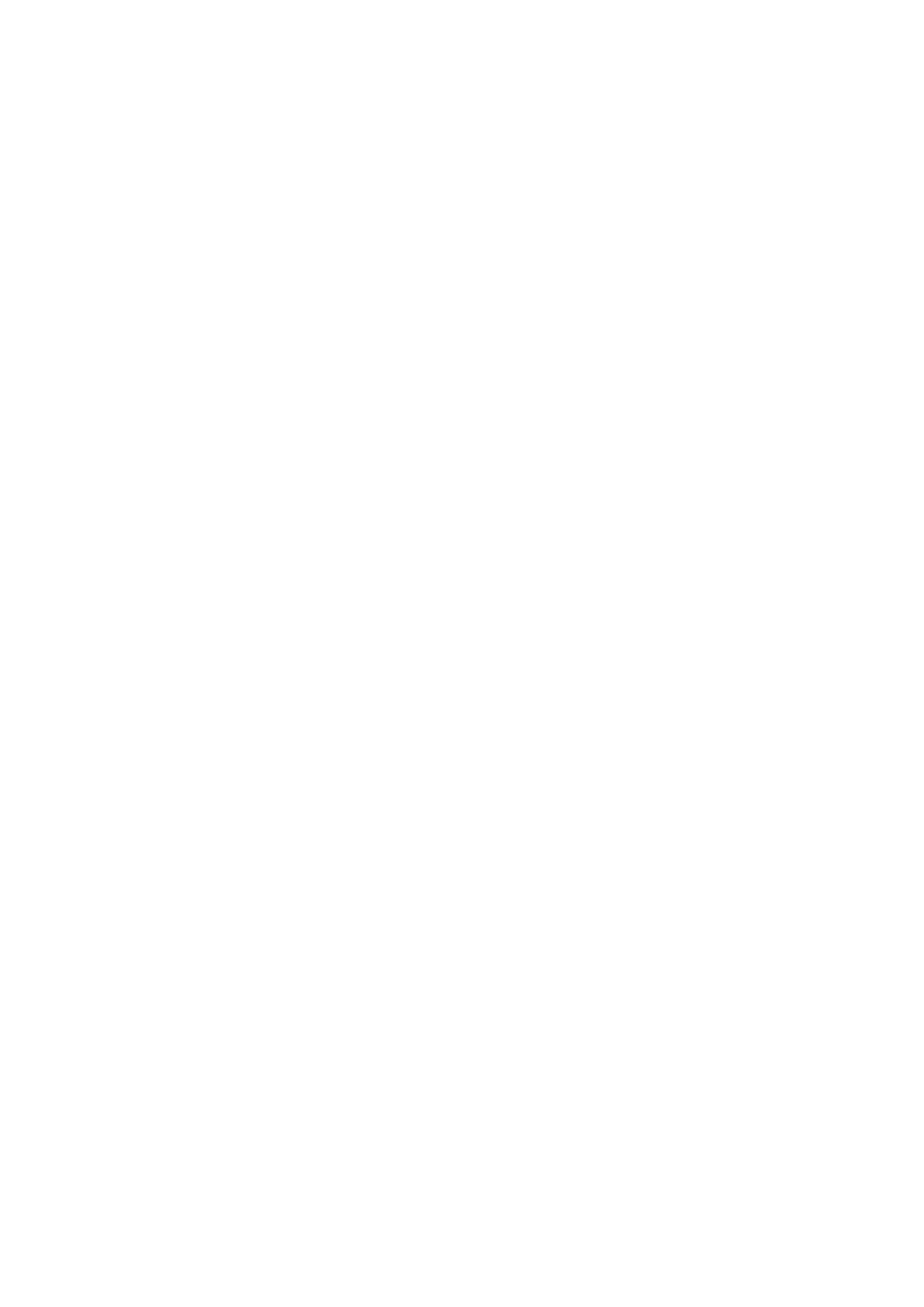

New South Wales

## **Crimes Amendment (Murder of Police Officers) Bill 2011**

No , 2011

#### **A Bill for**

An Act to amend the *Crimes Act 1900* with respect to mandatory life sentences for the murder of police officers.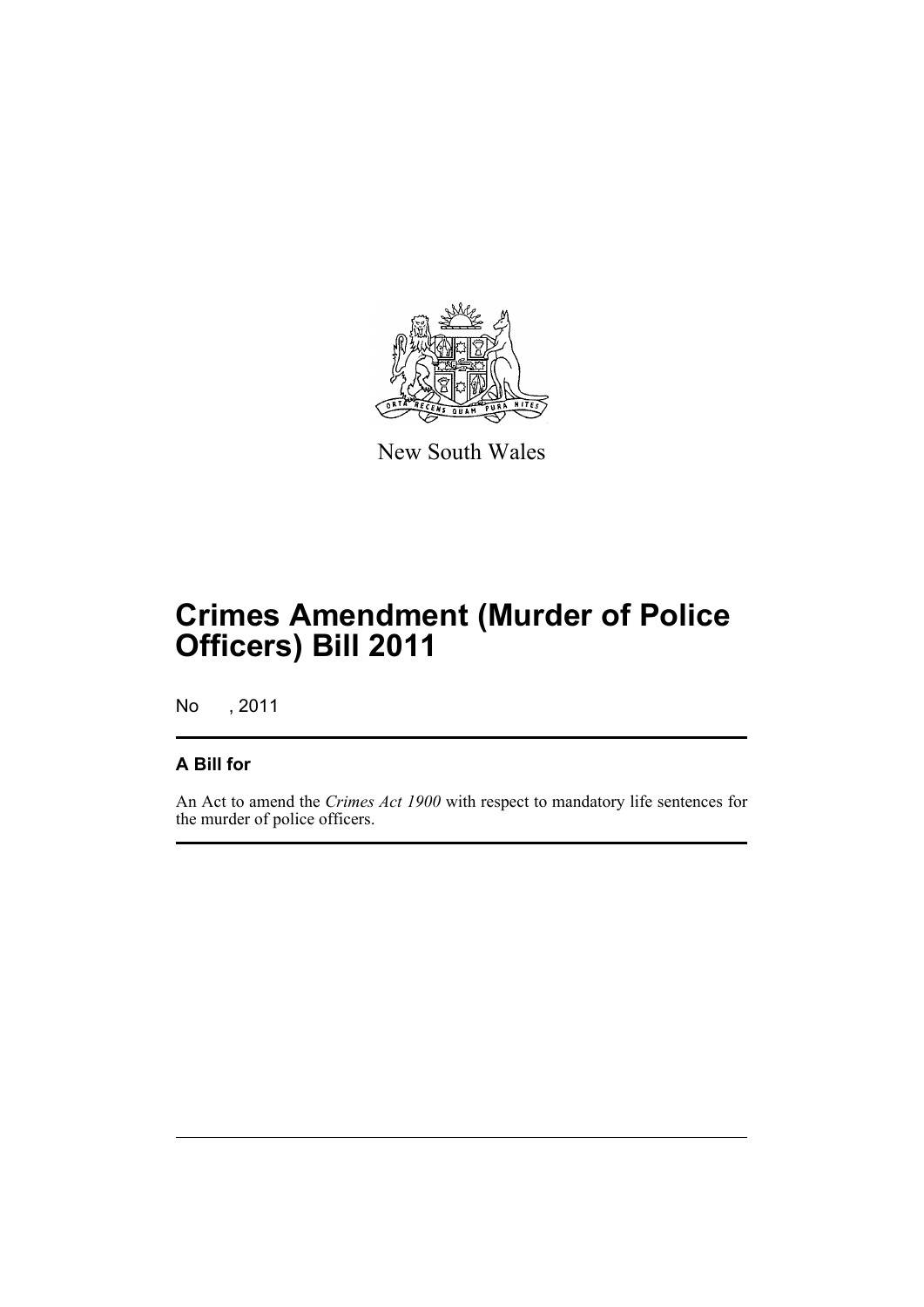<span id="page-5-2"></span><span id="page-5-1"></span><span id="page-5-0"></span>

| The Legislature of New South Wales enacts: |                                                                           |                    |                                                                                                                                          |                                                                                                                                                                                | $\mathbf{1}$   |
|--------------------------------------------|---------------------------------------------------------------------------|--------------------|------------------------------------------------------------------------------------------------------------------------------------------|--------------------------------------------------------------------------------------------------------------------------------------------------------------------------------|----------------|
| 1                                          | <b>Name of Act</b>                                                        |                    |                                                                                                                                          |                                                                                                                                                                                | $\overline{2}$ |
|                                            | This Act is the Crimes Amendment (Murder of Police Officers)<br>Act 2011. |                    |                                                                                                                                          |                                                                                                                                                                                |                |
| 2                                          | <b>Commencement</b>                                                       |                    |                                                                                                                                          |                                                                                                                                                                                | 5              |
|                                            | This Act commences on the date of assent to this Act.                     |                    |                                                                                                                                          |                                                                                                                                                                                |                |
| 3                                          |                                                                           |                    |                                                                                                                                          | <b>Amendment of Crimes Act 1900 No 40</b>                                                                                                                                      | 7              |
|                                            |                                                                           | <b>Section 19B</b> |                                                                                                                                          |                                                                                                                                                                                | 8              |
|                                            |                                                                           |                    |                                                                                                                                          | Insert after section 19A:                                                                                                                                                      | 9              |
|                                            | 19B<br>Mandatory life sentences for murder of police officers             |                    |                                                                                                                                          |                                                                                                                                                                                | 10             |
|                                            |                                                                           | (1)                |                                                                                                                                          | A court is to impose a sentence of imprisonment for life for<br>the murder of a police officer if the murder was committed:                                                    | 11<br>12       |
|                                            |                                                                           |                    | (a)                                                                                                                                      | while the police officer was executing his or her<br>duty, or                                                                                                                  | 13<br>14       |
|                                            |                                                                           |                    | (b)                                                                                                                                      | as a consequence of, or in retaliation for, actions<br>undertaken by that or any other police officer in the<br>execution of his or her duty,                                  | 15<br>16<br>17 |
|                                            |                                                                           |                    |                                                                                                                                          | and if the person convicted of the murder:                                                                                                                                     | 18             |
|                                            |                                                                           |                    | (c)                                                                                                                                      | knew or ought reasonably to have known that the<br>person killed was a police officer, and                                                                                     | 19<br>20       |
|                                            |                                                                           |                    | (d)                                                                                                                                      | intended to kill the police officer or was engaged in<br>criminal activity that risked serious harm to police<br>officers.                                                     | 21<br>22<br>23 |
|                                            |                                                                           | (2)                | A person sentenced to imprisonment for life under this<br>section is to serve the sentence for the term of the person's<br>natural life. |                                                                                                                                                                                | 24<br>25<br>26 |
| (3)                                        |                                                                           | murder:            | This section does not apply to a person convicted of                                                                                     | 27<br>28                                                                                                                                                                       |                |
|                                            |                                                                           |                    | (a)                                                                                                                                      | if the person was under the age of 18 years at the<br>time the murder was committed, or                                                                                        | 29<br>30       |
|                                            |                                                                           |                    | (b)                                                                                                                                      | if the person had a significant cognitive impairment<br>at that time (not being a temporary self-induced<br>impairment).                                                       | 31<br>32<br>33 |
|                                            |                                                                           | (4)                |                                                                                                                                          | If this section requires a person to be sentenced to<br>imprisonment for life, nothing in section 21 (or any other<br>provision) of the Crimes (Sentencing Procedure) Act 1999 | 34<br>35<br>36 |